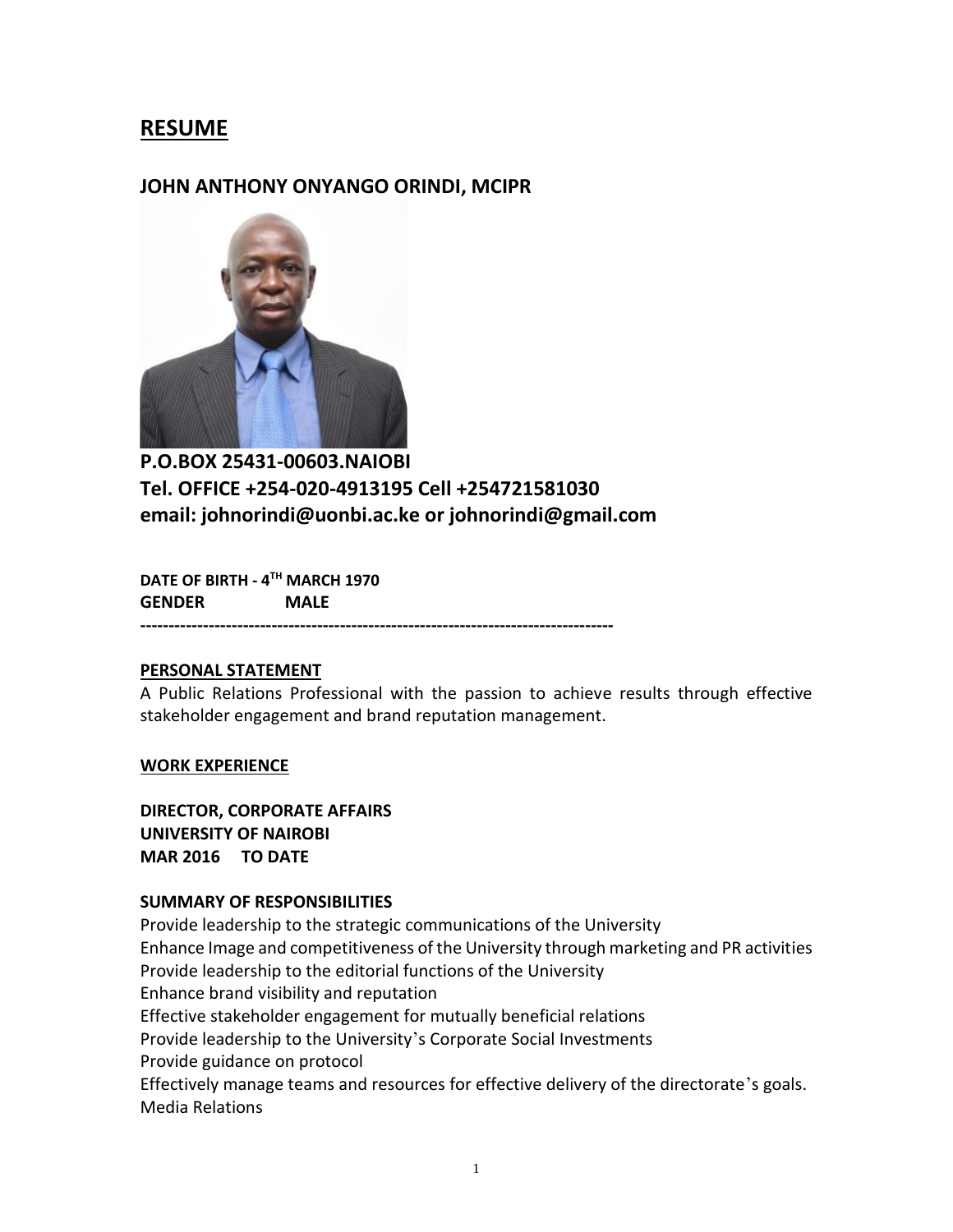Internal Communications Program Coordinator/ Tutor CIPR Accredited Centre (UoN)

#### **AG. BOARD SECRETARY**

**KENYA CITIZENS AND FOREIGN NATIONALS MANAGEMENT SERVICE JAN 2015- MAR 2016**

## **POLICY ADVISOR/MINISTER OF STATE FOR IMMIGRATION & REGISTRATION OF PERSONS/SENIOR ASSISTANT SECRETARY JUL 2008- DEC 2015**

**PROGRAM OFFICER-GLOSS PROGRAM/ SENIOR ASSISTANT SECRETARY MINSITRY OF STATE FOR IMMIGRATION & REGISTRTION OF PERSONS FEB 2005 JUL 2008**

#### **ASSISTANT SECRETARY I /PUBLICITY & CUSTOMER CARE**

Ministry of state for Immigration and Registration of persons JAN 2004 TO FEB 2005

#### **DISTRICT OFFICERII/I**

Ministry of State for Provincial Administration & Internal Security. FEB 2002 TO DEC.2003

#### **ASSISTANT SECRETARY II/DEVELOPMENT**

Ministry of Energy. JULY 2001 TO FEB 2002

#### **ASSISTANT SECRETARY III/II**

Ministry of Labor and Human Resources Development JUNE 1997 TO JULY 2001

### **ACADEMIC QUALIFICATIONS**

**MASTER IN INTERNATIONAL STUDIES**  UNIVERSITY OF NAIROBI (Working on Project)

**MASTER IN PUBLIC ADMINISTRATION** MOI UNIVERSITY (2011-2012)

**BACHELOR OF ARTS** (Upper Second Class Honors) KENYATTA UNIVERSITY (1990-1994)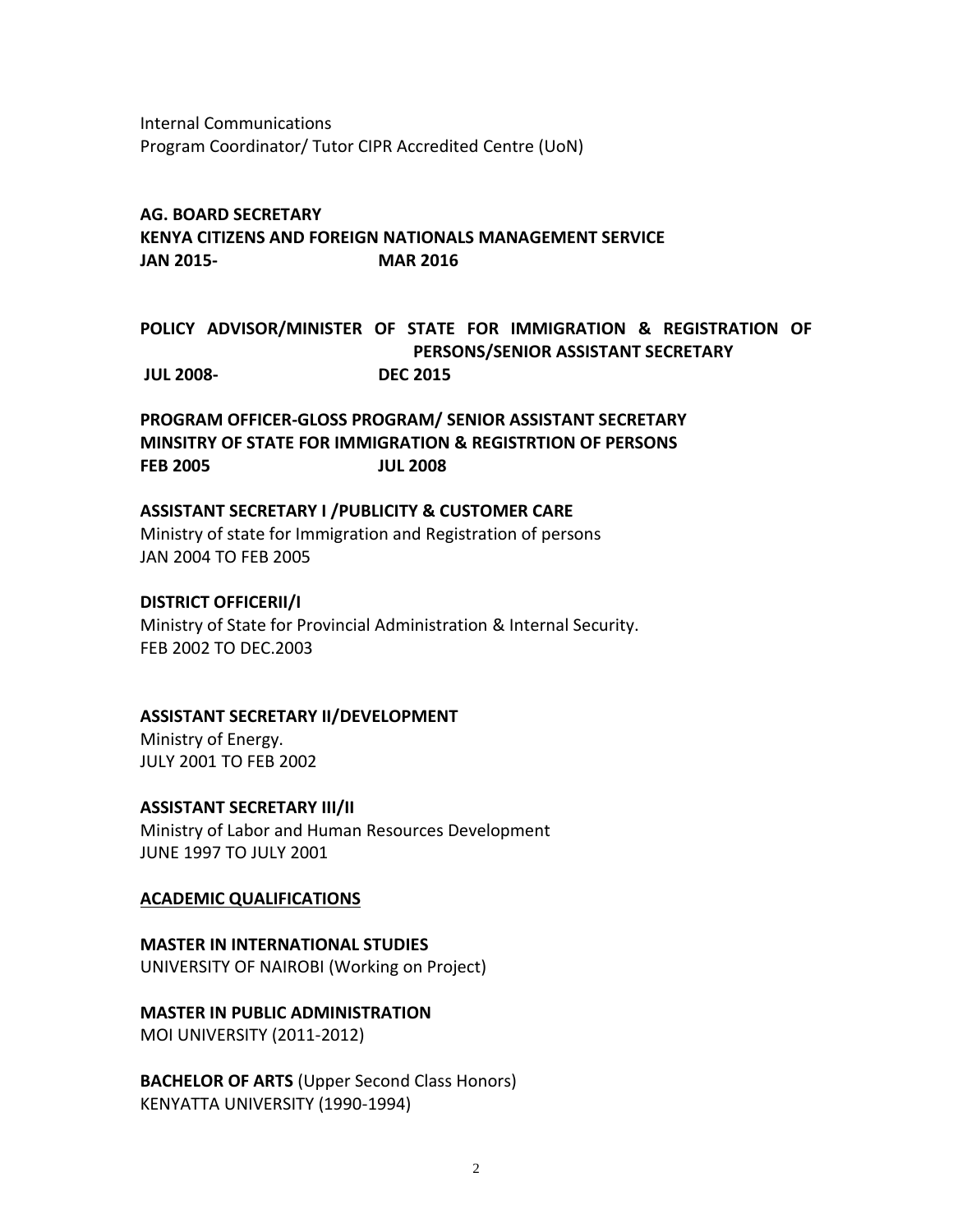## **PROFESSIONAL DIPLOMA IN PUBLIC RELATIONS CIPR-UK**

## **A-LEVEL 3PRINCIPALS 1 SUBSIDIARY**

HIGH SCHOOL (1988-1989) ST. MARY'S SCHOOL, YALA.

## **O-LEVEL**

DIVISION  $1 - 13$  POINTS SECONDARY 'O 'LEVEL (1984-1987) ONJIKO SECONDARY SCHOOL

## **SKILLS**

Communication Skills Leadership and team management Analytical and problem-solving skills Monitoring & Evaluation Adaptation to change and environment

## **ACHIEVEMENTS**

- Co-Founder-CIPR Accredited Centre at the University of Nairobi.
- Set up the Directorate of Corporate Communications at the University of Nairobi
- Spearheaded the development of social Media, branding and Marketing policies at the University of Nairobi.
- Initiated use of PR activities and events to market and mobilize resources for the University.
- Editor of the University Newsletter- Varsity Focus(VF)
- Editor of the University of Nairobi Alumni Association (UONAA) Newsletter
- Executive Board Member –University of Nairobi Alumni Association w.e.f 2020
- Improved global visibility and ranking of the University.
- Spearheaded the establishment of University Customer Experience Centre to enhance communication with both internal and external stakeholders.
- Established customer care center at the National Registration Bureau
- Represented Kenya in International meetings and Conferences
- Coordinated Reform programs (GJLOS) that herald improved service delivery at the Ministry of State for Immigration and Registration of Persons

## **PROFESSIONAL BODIES**

MCIPR-Member of the Chartered Institute of Public Relations (UK) MPRSK-Member of the Public Relations Society of Kenya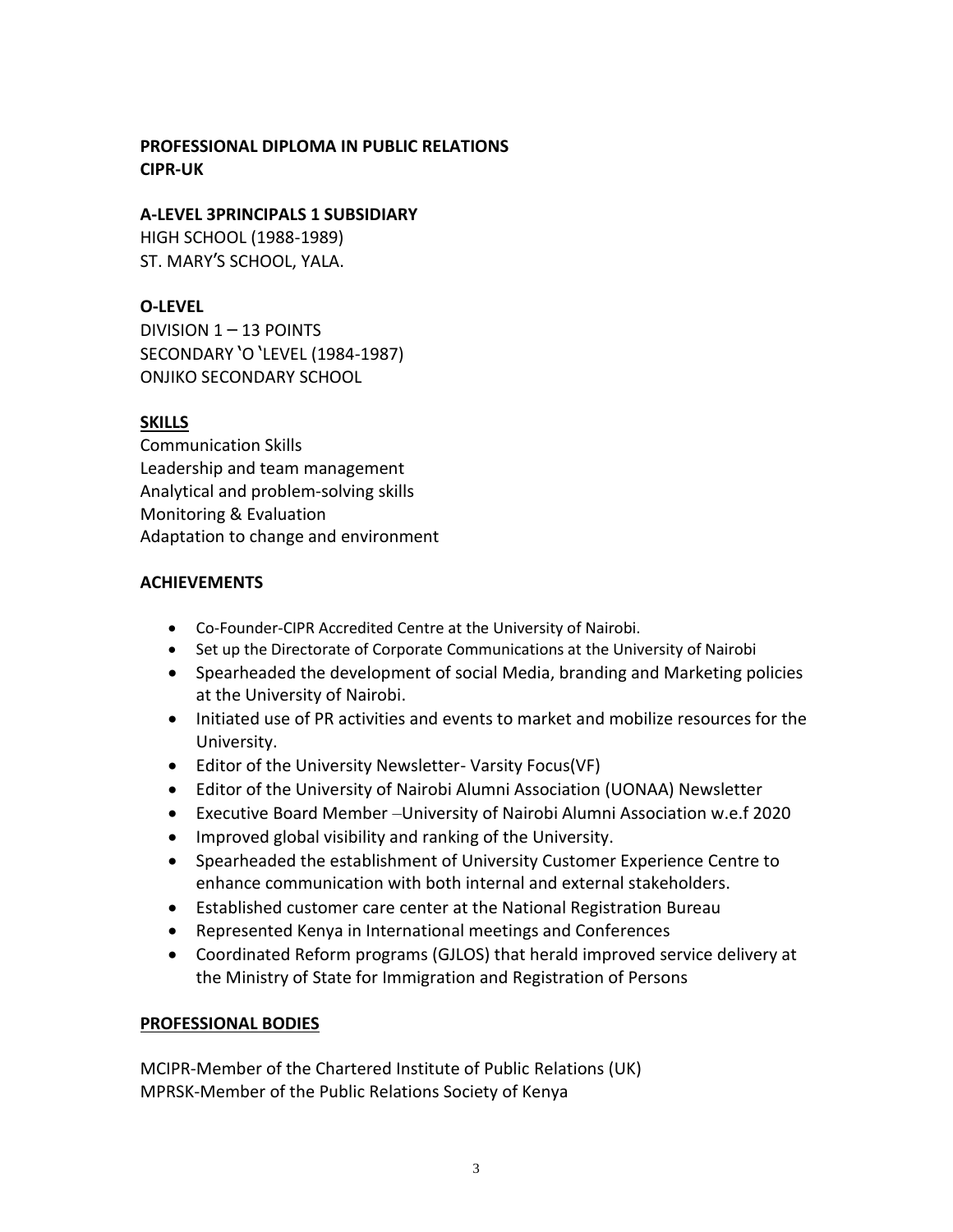### KAPAM-Kenya Association of Public Administrators and Management

### **PROFESSIONAL COURSES, WORKSHOPS AND SEMINARS**

- 1. Management of Land acquisition, Resettlement and Rehabilitation (MLARR), Hohai University, China
- 2. Young African Diplomats Course at the Beijing Foreign Institute 2013.
- 3. Strategic Leadership and Development Program NO.95 at Kenya School of Government9OCT/NOV.2015
- 4. A member of the Kenyan delegation to the United Nations High Commissioner for Refugees Executive Committee (EXCOM) annual meetings in Geneva (2008-2011)
- 5. Senior Management Seminar at Kenya Institute of Administration
- 6. Advanced Speech writing at the Kenya Institute of administration.
- 7. Advanced Public Administration Course at the Kenya Institute of Administration (Sept – Dec 2003)
- 8. Administrative Officers' Paramilitary Course-at Embakasi Police Training College 2003
- 9. Leadership Development Course- Mt Kenya School of Adventure- June 2003
- 10. Transport Management course at Eastern and Southern Africa Management Institute (ESAMI) – July/August 2001 (Harare - Zimbabwe).
- 11. Computer Packages (Microsoft office).
- 12. Passed the Government of Kenya Administrative Officers' exams-gazette notice no.547 of 4<sup>th</sup> February 2000.
- 13. Attended Administrative Officers' Induction Course at the Kenya Institute of Administration. (1998)
- 14. A member of the National Steering Committee for the establishment of the National Productivity Centre – 2000/2001.
- 15. Participant and member of the organizing committee for "SELA WORKSHOP" – Africa/Latin America International workshop on small and micro enterprises at the Kenya School of Monetary Studies – 1999.
- 16. Member of the organizing committee for the B.A.T sponsored regional craft exhibition and workshop in Nairobi, June 2000
- 17. Protocol officer for the Commonwealth Latimer House Principles Meeting in Nairobi between 4<sup>th</sup> -6<sup>th</sup> April 2005
- 18. Disaster Management Training at the Institute of Meteorological Training and Research (NAIROBI) May-June 2006